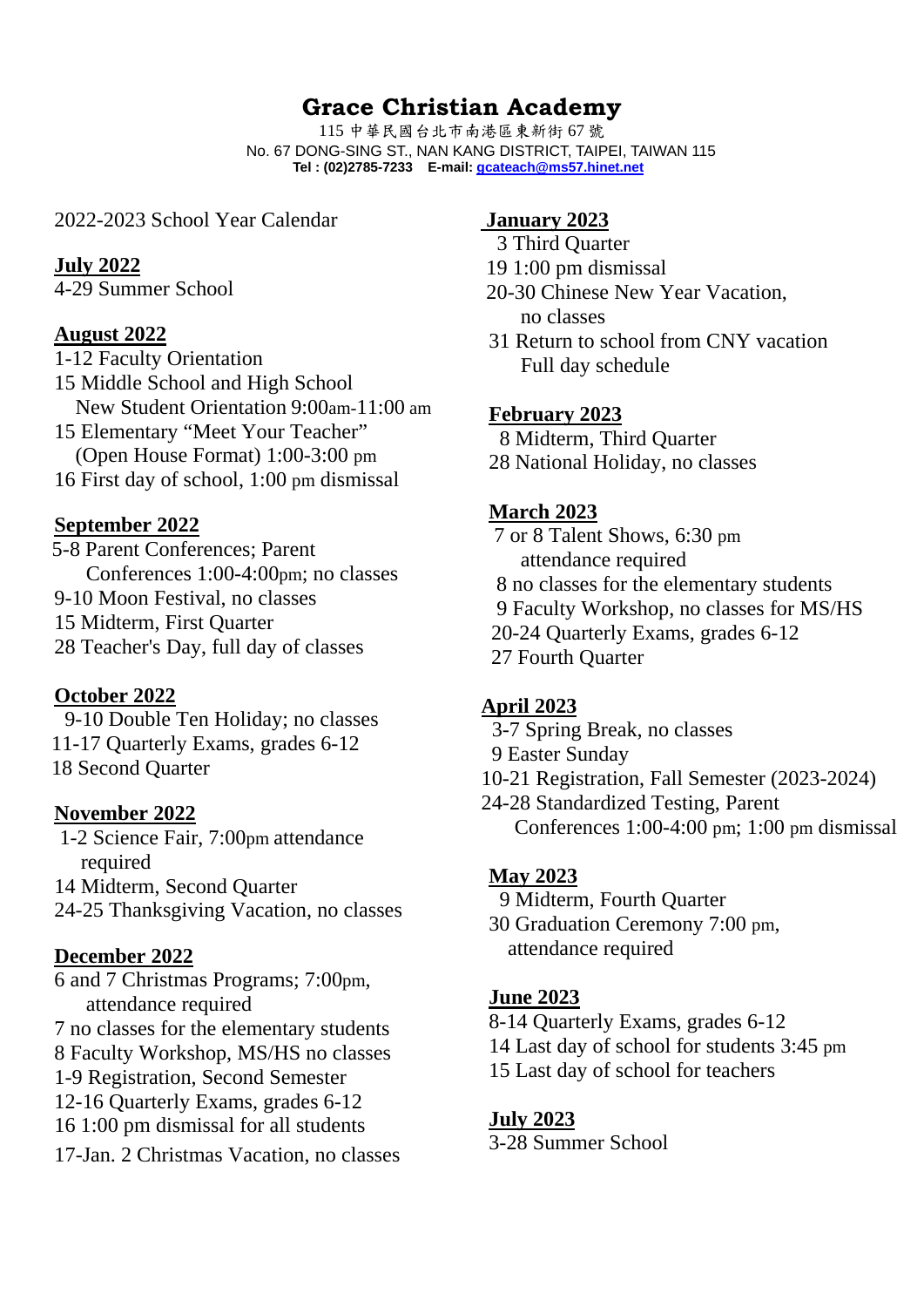## **Grace Christian Academy**

115 中華民國台北市南港區東新街 67 號 No. 67 DONG-SING ST., NAN KANG DISTRICT, TAIPEI, TAIWAN 115 **Tel : (02)2785-7233 E-mail: gcateach@ms57.hinet.net** 

2022 August 12 days September 21 October 20 November 20 December 12 Total: 85 2023 January 15 February 19 March 23 April 15 May 23 June 10 Total: 105

School Year: 190

47.5 per quarter

42.5

First Quarter 43 22 21 Second Quarter 42 21 21 Third Quarter 52 26 26 Fourth Quarter 53 27 26

## 2022 CALENDAR

| ۷<br>w<br>٠<br>w<br>s<br>٠<br>š<br>×<br>ż<br>2<br>4<br>s<br>$\overline{2}$<br>s<br>$\overline{z}$<br>3<br>3<br>4<br>ı<br>1<br>1<br>$\overline{a}$<br>s<br>۵<br>a<br>30<br>$\mathbf{u}$<br>12<br>$\mathbf{Q}$<br>$^{10}$<br>$\mathbf{u}$<br>12<br>$\mathbf{B}$<br>$\mathfrak{D}$<br>x<br>s<br>×<br>3<br>×<br>٠<br>٠<br>٠<br>a.<br>t<br>×<br>k<br>×<br>٠<br>a<br>$\overline{9}$<br><b>SO</b><br>n<br>12<br>13<br>14<br>15<br>$\overline{u}$<br>11<br>14<br>15<br>16<br>17<br>w<br>19<br>14<br>15<br>16<br>17<br>10<br>19<br>10<br>$\mathbf{u}$<br>12<br>u<br>14<br>15<br>16<br>16<br>19<br>20 <sub>o</sub><br>17<br>18<br>21<br>22<br>20<br>21<br>23<br>24<br>25<br>20<br>21<br>22<br>23<br>24<br>25<br>17<br>18<br>YD.<br>20<br>21<br>$^{22}$<br>23<br>22<br>26<br>26<br>23<br>26<br>27<br>$\overline{22}$<br>24<br>25<br>28<br>$-29$<br>28<br>$22^{1}$<br>28<br>29<br>30<br>31<br>24<br>25<br>26<br>27<br>20<br>29<br>30<br>30<br>31<br>MAY<br>JUNE<br><b>JULY</b><br><b>AUGUST</b><br>s,<br>w<br>1<br>×<br>×<br>w<br>Ŧ<br>٠<br>s<br>w<br>t<br>ś<br>ś<br>٠<br>w<br>T<br>٠<br>s<br>×<br>T.<br>x<br>۲<br>×<br>н<br>۲<br>٠<br>×<br>٠<br>$\overline{z}$<br>x<br>$\ddot{a}$<br>s<br>ß.<br>y<br>ä<br>3<br>ä<br>ż<br>$\overline{2}$<br>x<br>ä<br>s<br>é,<br>١<br>1<br>h<br>10<br>12<br>$\theta$<br>9<br>10<br>饺<br>13<br>34<br>5<br>6<br>٠<br>8<br>9<br>$^{\text{II}}$<br>3<br>ä<br>s<br>6<br>x<br>s<br>9<br>7<br>8<br>٠<br>10<br>$^{\mathrm{II}}$<br>13<br>10<br>$\mathbf{u}$<br><b>SC</b><br>si.<br><b>18</b><br>19<br>20<br>39<br>ts.<br>12<br><b>11</b><br>14<br>15.<br>16<br>$^{12}$<br>ta<br>30<br>Y3<br>÷<br>13.<br>14<br>56<br>16<br>15<br>15<br>SE.<br>16<br>14<br>17<br>22<br>23<br>$^{24}$<br>25<br>26<br>27<br>19<br>20<br>źì<br>$\overline{22}$<br>23<br>24<br>25<br>18<br>19<br>20<br>21<br>22<br>23<br>ź1<br>$\overline{22}$<br>23<br>24<br>25<br>26<br>27<br>28<br>26<br>27<br>29<br>30<br>24<br>25<br>26<br>27<br>28<br>29<br>30<br>28<br>29<br>30<br>31<br>28<br>29<br>30<br>31<br>31<br><b>SEPTEMBER</b><br>OCTOBER<br><b>NOVEMBER</b><br>DECEMBER<br>Ÿ<br>s.<br>×<br>w<br>s<br>š<br>w<br>Ÿ<br>×<br>٠<br>s<br>٠<br>×<br>×<br>٠<br>×<br>٠<br>٠<br>×<br>٠<br>x<br>s<br>$\overline{\phantom{a}}$<br>٠<br><b>M</b><br>1<br>н<br>x<br>ż<br>s,<br>ż<br>x.<br>ï<br>ż<br>ï<br>ı<br>ä<br>s<br>ï<br>a<br>9<br>10<br>3<br>2<br>8<br>3<br>ń.<br>$\overline{9}$<br>10<br>$\mathbf{H}$<br>12<br><sup>D</sup><br>10<br>۸<br>¢<br>7<br>ż<br>4<br>s<br>¢<br>٠<br>۸<br>5<br>G<br>۰<br>t<br>10<br>n<br>$\mathbb{H}$<br>12<br>13<br>14<br>15<br>16.<br>17<br>٠<br>12<br>13<br>14<br>15<br>u<br>14<br>15<br>16<br>17<br>18<br>19<br>Ħ<br>12<br>13<br>14<br>15<br>16<br>17<br>$\mathbf{v}$<br>$\overline{21}$<br>18<br>19<br>20<br>21<br>$_{22}$<br>$_{21}$<br>u<br><b>is</b><br>20<br>22<br>$_{23}$<br>u<br>30<br>25<br>18<br>21<br>$^{24}$<br>24<br>22<br>23<br>24<br>26<br>19<br>20<br>22<br>23<br>21<br>24<br>25<br>26<br>27<br>28<br>29<br>29<br>$\overline{17}$<br>$_{31}$<br>29<br>26<br>27<br>28<br>30<br>28<br>29<br>30<br>25<br>26<br>27<br>28<br>29<br>30<br>30<br>31<br>HOLIDAYS AND OBSERVANCES:<br>Jan 1<br>New Year's Day<br>Apr 18<br>Tax Day<br>Jun 20<br>'Juneteenth' day off<br>Nov 24 -<br>Thanksgiving Day<br>٠<br>Jan 17<br>Martin Luther King Jr. Day<br>Cinco de Mayo<br><b>Jul 4</b><br>Independence Day<br>Nov 25 -<br><b>Black Friday</b><br>×<br><b>Hay 5</b><br>Feb 14<br>×<br>Valentine's Day<br>Hay &<br><b>Hother's Day</b><br><b>Sep S</b><br>Labor Day<br>Dec 24<br>$\alpha$<br>Christmas Eve<br>٠<br>×<br>Feb 21<br>Presidents' Day<br>May 30 -<br><b>Memorial Day</b><br>Oct 10<br>Columbus Day<br>Dec 25 -<br>Christmas Day<br>×.<br>×<br>Mar 17<br>St. Patrick's Day<br>Jun 54<br>Flag Day<br>$Cct$ 31<br>'Christmas Day' day off<br>Halloween<br>One 26 -<br>$\sim$<br>- 2<br>٠.<br>Apr 17<br>Easter Sunday<br>Jun 19<br>Father's Day<br>n.<br><b>Election Day</b><br>Dec 31.<br>- New Year's Eve<br>14<br>Nov 8<br>×<br>Easter Monday<br>Apr 18<br>OWN.<br>Jun 19<br>147<br><b>Juneteenth</b><br>Nov 11<br>-<br>Veterans Day<br>$\overline{\mathscr{L}}$<br>N<br>МO |  |  |         | <b>JANUARY</b> |  |  |  |  | FEBRUARY |          |    |  |  | <b>MARCH</b> |  |  |  | <b>APRIL</b> |       |    |
|---------------------------------------------------------------------------------------------------------------------------------------------------------------------------------------------------------------------------------------------------------------------------------------------------------------------------------------------------------------------------------------------------------------------------------------------------------------------------------------------------------------------------------------------------------------------------------------------------------------------------------------------------------------------------------------------------------------------------------------------------------------------------------------------------------------------------------------------------------------------------------------------------------------------------------------------------------------------------------------------------------------------------------------------------------------------------------------------------------------------------------------------------------------------------------------------------------------------------------------------------------------------------------------------------------------------------------------------------------------------------------------------------------------------------------------------------------------------------------------------------------------------------------------------------------------------------------------------------------------------------------------------------------------------------------------------------------------------------------------------------------------------------------------------------------------------------------------------------------------------------------------------------------------------------------------------------------------------------------------------------------------------------------------------------------------------------------------------------------------------------------------------------------------------------------------------------------------------------------------------------------------------------------------------------------------------------------------------------------------------------------------------------------------------------------------------------------------------------------------------------------------------------------------------------------------------------------------------------------------------------------------------------------------------------------------------------------------------------------------------------------------------------------------------------------------------------------------------------------------------------------------------------------------------------------------------------------------------------------------------------------------------------------------------------------------------------------------------------------------------------------------------------------------------------------------------------------------------------------------------------------------------------------------------------------------------------------------------------------------------------------------------------------------------------------------------------------------------------------------------------------------------------------------------------------------------------------------------------------------------------------------------------------------------------------------------------------------------------------------------------------------------------------------------------------------------------------------------------------------------------------------------------------------------------------------------------------------------------------------------------------------------------------------------------------------------------------------------------|--|--|---------|----------------|--|--|--|--|----------|----------|----|--|--|--------------|--|--|--|--------------|-------|----|
|                                                                                                                                                                                                                                                                                                                                                                                                                                                                                                                                                                                                                                                                                                                                                                                                                                                                                                                                                                                                                                                                                                                                                                                                                                                                                                                                                                                                                                                                                                                                                                                                                                                                                                                                                                                                                                                                                                                                                                                                                                                                                                                                                                                                                                                                                                                                                                                                                                                                                                                                                                                                                                                                                                                                                                                                                                                                                                                                                                                                                                                                                                                                                                                                                                                                                                                                                                                                                                                                                                                                                                                                                                                                                                                                                                                                                                                                                                                                                                                                                                                                                                   |  |  |         |                |  |  |  |  |          |          |    |  |  |              |  |  |  |              |       |    |
|                                                                                                                                                                                                                                                                                                                                                                                                                                                                                                                                                                                                                                                                                                                                                                                                                                                                                                                                                                                                                                                                                                                                                                                                                                                                                                                                                                                                                                                                                                                                                                                                                                                                                                                                                                                                                                                                                                                                                                                                                                                                                                                                                                                                                                                                                                                                                                                                                                                                                                                                                                                                                                                                                                                                                                                                                                                                                                                                                                                                                                                                                                                                                                                                                                                                                                                                                                                                                                                                                                                                                                                                                                                                                                                                                                                                                                                                                                                                                                                                                                                                                                   |  |  |         |                |  |  |  |  |          |          |    |  |  |              |  |  |  |              |       |    |
|                                                                                                                                                                                                                                                                                                                                                                                                                                                                                                                                                                                                                                                                                                                                                                                                                                                                                                                                                                                                                                                                                                                                                                                                                                                                                                                                                                                                                                                                                                                                                                                                                                                                                                                                                                                                                                                                                                                                                                                                                                                                                                                                                                                                                                                                                                                                                                                                                                                                                                                                                                                                                                                                                                                                                                                                                                                                                                                                                                                                                                                                                                                                                                                                                                                                                                                                                                                                                                                                                                                                                                                                                                                                                                                                                                                                                                                                                                                                                                                                                                                                                                   |  |  |         |                |  |  |  |  |          |          |    |  |  |              |  |  |  |              |       |    |
|                                                                                                                                                                                                                                                                                                                                                                                                                                                                                                                                                                                                                                                                                                                                                                                                                                                                                                                                                                                                                                                                                                                                                                                                                                                                                                                                                                                                                                                                                                                                                                                                                                                                                                                                                                                                                                                                                                                                                                                                                                                                                                                                                                                                                                                                                                                                                                                                                                                                                                                                                                                                                                                                                                                                                                                                                                                                                                                                                                                                                                                                                                                                                                                                                                                                                                                                                                                                                                                                                                                                                                                                                                                                                                                                                                                                                                                                                                                                                                                                                                                                                                   |  |  |         |                |  |  |  |  |          |          |    |  |  |              |  |  |  |              |       |    |
|                                                                                                                                                                                                                                                                                                                                                                                                                                                                                                                                                                                                                                                                                                                                                                                                                                                                                                                                                                                                                                                                                                                                                                                                                                                                                                                                                                                                                                                                                                                                                                                                                                                                                                                                                                                                                                                                                                                                                                                                                                                                                                                                                                                                                                                                                                                                                                                                                                                                                                                                                                                                                                                                                                                                                                                                                                                                                                                                                                                                                                                                                                                                                                                                                                                                                                                                                                                                                                                                                                                                                                                                                                                                                                                                                                                                                                                                                                                                                                                                                                                                                                   |  |  |         |                |  |  |  |  |          |          |    |  |  |              |  |  |  |              |       |    |
|                                                                                                                                                                                                                                                                                                                                                                                                                                                                                                                                                                                                                                                                                                                                                                                                                                                                                                                                                                                                                                                                                                                                                                                                                                                                                                                                                                                                                                                                                                                                                                                                                                                                                                                                                                                                                                                                                                                                                                                                                                                                                                                                                                                                                                                                                                                                                                                                                                                                                                                                                                                                                                                                                                                                                                                                                                                                                                                                                                                                                                                                                                                                                                                                                                                                                                                                                                                                                                                                                                                                                                                                                                                                                                                                                                                                                                                                                                                                                                                                                                                                                                   |  |  |         |                |  |  |  |  |          |          |    |  |  |              |  |  |  |              |       |    |
|                                                                                                                                                                                                                                                                                                                                                                                                                                                                                                                                                                                                                                                                                                                                                                                                                                                                                                                                                                                                                                                                                                                                                                                                                                                                                                                                                                                                                                                                                                                                                                                                                                                                                                                                                                                                                                                                                                                                                                                                                                                                                                                                                                                                                                                                                                                                                                                                                                                                                                                                                                                                                                                                                                                                                                                                                                                                                                                                                                                                                                                                                                                                                                                                                                                                                                                                                                                                                                                                                                                                                                                                                                                                                                                                                                                                                                                                                                                                                                                                                                                                                                   |  |  |         |                |  |  |  |  |          |          |    |  |  |              |  |  |  |              |       |    |
|                                                                                                                                                                                                                                                                                                                                                                                                                                                                                                                                                                                                                                                                                                                                                                                                                                                                                                                                                                                                                                                                                                                                                                                                                                                                                                                                                                                                                                                                                                                                                                                                                                                                                                                                                                                                                                                                                                                                                                                                                                                                                                                                                                                                                                                                                                                                                                                                                                                                                                                                                                                                                                                                                                                                                                                                                                                                                                                                                                                                                                                                                                                                                                                                                                                                                                                                                                                                                                                                                                                                                                                                                                                                                                                                                                                                                                                                                                                                                                                                                                                                                                   |  |  |         |                |  |  |  |  |          |          |    |  |  |              |  |  |  |              |       |    |
|                                                                                                                                                                                                                                                                                                                                                                                                                                                                                                                                                                                                                                                                                                                                                                                                                                                                                                                                                                                                                                                                                                                                                                                                                                                                                                                                                                                                                                                                                                                                                                                                                                                                                                                                                                                                                                                                                                                                                                                                                                                                                                                                                                                                                                                                                                                                                                                                                                                                                                                                                                                                                                                                                                                                                                                                                                                                                                                                                                                                                                                                                                                                                                                                                                                                                                                                                                                                                                                                                                                                                                                                                                                                                                                                                                                                                                                                                                                                                                                                                                                                                                   |  |  |         |                |  |  |  |  |          |          |    |  |  |              |  |  |  |              |       |    |
|                                                                                                                                                                                                                                                                                                                                                                                                                                                                                                                                                                                                                                                                                                                                                                                                                                                                                                                                                                                                                                                                                                                                                                                                                                                                                                                                                                                                                                                                                                                                                                                                                                                                                                                                                                                                                                                                                                                                                                                                                                                                                                                                                                                                                                                                                                                                                                                                                                                                                                                                                                                                                                                                                                                                                                                                                                                                                                                                                                                                                                                                                                                                                                                                                                                                                                                                                                                                                                                                                                                                                                                                                                                                                                                                                                                                                                                                                                                                                                                                                                                                                                   |  |  |         |                |  |  |  |  |          |          |    |  |  |              |  |  |  |              |       |    |
|                                                                                                                                                                                                                                                                                                                                                                                                                                                                                                                                                                                                                                                                                                                                                                                                                                                                                                                                                                                                                                                                                                                                                                                                                                                                                                                                                                                                                                                                                                                                                                                                                                                                                                                                                                                                                                                                                                                                                                                                                                                                                                                                                                                                                                                                                                                                                                                                                                                                                                                                                                                                                                                                                                                                                                                                                                                                                                                                                                                                                                                                                                                                                                                                                                                                                                                                                                                                                                                                                                                                                                                                                                                                                                                                                                                                                                                                                                                                                                                                                                                                                                   |  |  | January |                |  |  |  |  |          | February |    |  |  | March        |  |  |  |              | April |    |
| Mo Tu We Th Fr<br>Su<br>Su<br>Mo Tu We Th<br>Fr<br>Su<br>Mo Tu We Th Fr<br>Su<br>Sa                                                                                                                                                                                                                                                                                                                                                                                                                                                                                                                                                                                                                                                                                                                                                                                                                                                                                                                                                                                                                                                                                                                                                                                                                                                                                                                                                                                                                                                                                                                                                                                                                                                                                                                                                                                                                                                                                                                                                                                                                                                                                                                                                                                                                                                                                                                                                                                                                                                                                                                                                                                                                                                                                                                                                                                                                                                                                                                                                                                                                                                                                                                                                                                                                                                                                                                                                                                                                                                                                                                                                                                                                                                                                                                                                                                                                                                                                                                                                                                                               |  |  |         |                |  |  |  |  |          |          | Sa |  |  |              |  |  |  |              |       | Sa |
| $\overline{c}$<br>3<br>3<br>5<br>1<br>1<br>4<br>5<br>1<br>2<br>4<br>1<br>8<br>8<br>9<br>8<br>з<br>5<br>7<br>7<br>11<br>12<br>9<br>12<br>7<br>7<br>3<br>4<br>S<br>4<br>6<br>6<br>6<br>6                                                                                                                                                                                                                                                                                                                                                                                                                                                                                                                                                                                                                                                                                                                                                                                                                                                                                                                                                                                                                                                                                                                                                                                                                                                                                                                                                                                                                                                                                                                                                                                                                                                                                                                                                                                                                                                                                                                                                                                                                                                                                                                                                                                                                                                                                                                                                                                                                                                                                                                                                                                                                                                                                                                                                                                                                                                                                                                                                                                                                                                                                                                                                                                                                                                                                                                                                                                                                                                                                                                                                                                                                                                                                                                                                                                                                                                                                                            |  |  |         |                |  |  |  |  |          |          |    |  |  |              |  |  |  |              |       |    |
| 8<br>10<br>10<br>11<br>10<br>11<br>12<br>13<br>14<br>15<br>13<br>15<br>17<br>18<br>19<br>13<br>17<br>18<br>19<br>15<br>14<br>16<br>14<br>15<br>16<br>10<br>11<br>12<br>13<br>14                                                                                                                                                                                                                                                                                                                                                                                                                                                                                                                                                                                                                                                                                                                                                                                                                                                                                                                                                                                                                                                                                                                                                                                                                                                                                                                                                                                                                                                                                                                                                                                                                                                                                                                                                                                                                                                                                                                                                                                                                                                                                                                                                                                                                                                                                                                                                                                                                                                                                                                                                                                                                                                                                                                                                                                                                                                                                                                                                                                                                                                                                                                                                                                                                                                                                                                                                                                                                                                                                                                                                                                                                                                                                                                                                                                                                                                                                                                   |  |  |         |                |  |  |  |  |          |          |    |  |  |              |  |  |  |              |       |    |
| 17<br>18<br>19<br>20<br>21<br>22<br>20<br>21<br>22 23 24<br>25<br>26<br>20<br>21<br>22<br>23<br>24<br>$25 -$<br>26<br>17<br>18<br>19<br>20<br>21<br>22                                                                                                                                                                                                                                                                                                                                                                                                                                                                                                                                                                                                                                                                                                                                                                                                                                                                                                                                                                                                                                                                                                                                                                                                                                                                                                                                                                                                                                                                                                                                                                                                                                                                                                                                                                                                                                                                                                                                                                                                                                                                                                                                                                                                                                                                                                                                                                                                                                                                                                                                                                                                                                                                                                                                                                                                                                                                                                                                                                                                                                                                                                                                                                                                                                                                                                                                                                                                                                                                                                                                                                                                                                                                                                                                                                                                                                                                                                                                            |  |  |         |                |  |  |  |  |          |          |    |  |  |              |  |  |  |              |       |    |
| Mo Tu We Th Fr Sa<br>16<br>23<br>16<br>30 31<br>30<br>23<br>24 25 26 27 28<br>29<br>27 28<br>27<br>28 29<br>24<br>25<br>27<br>28<br>-29<br>26<br>30 31                                                                                                                                                                                                                                                                                                                                                                                                                                                                                                                                                                                                                                                                                                                                                                                                                                                                                                                                                                                                                                                                                                                                                                                                                                                                                                                                                                                                                                                                                                                                                                                                                                                                                                                                                                                                                                                                                                                                                                                                                                                                                                                                                                                                                                                                                                                                                                                                                                                                                                                                                                                                                                                                                                                                                                                                                                                                                                                                                                                                                                                                                                                                                                                                                                                                                                                                                                                                                                                                                                                                                                                                                                                                                                                                                                                                                                                                                                                                            |  |  |         |                |  |  |  |  |          |          |    |  |  |              |  |  |  |              |       |    |
| May<br>July<br>June<br>August                                                                                                                                                                                                                                                                                                                                                                                                                                                                                                                                                                                                                                                                                                                                                                                                                                                                                                                                                                                                                                                                                                                                                                                                                                                                                                                                                                                                                                                                                                                                                                                                                                                                                                                                                                                                                                                                                                                                                                                                                                                                                                                                                                                                                                                                                                                                                                                                                                                                                                                                                                                                                                                                                                                                                                                                                                                                                                                                                                                                                                                                                                                                                                                                                                                                                                                                                                                                                                                                                                                                                                                                                                                                                                                                                                                                                                                                                                                                                                                                                                                                     |  |  |         |                |  |  |  |  |          |          |    |  |  |              |  |  |  |              |       |    |

|                      | 9               | 10                |             | 12       | 13  | $-14$ | 500   | 6      |                   | R                    | 9     | 50-   |     | з     |                |                      | 6                    |                | 8        | -9   | 7  | 8  | a                    | 10   |    |          | 13                   |
|----------------------|-----------------|-------------------|-------------|----------|-----|-------|-------|--------|-------------------|----------------------|-------|-------|-----|-------|----------------|----------------------|----------------------|----------------|----------|------|----|----|----------------------|------|----|----------|----------------------|
|                      | 16 <sup>°</sup> | -17               | 18          | 19       | 20  | 21    |       | 12, 13 | 14                | 15                   | 16    |       | -18 | 10    |                | 12                   | $-13-$               | $-14$          | $-15$    | 16   | 14 | 15 | 16                   | 17   | 18 | 19       | -20                  |
|                      | 22 23 24        |                   | 25 26 27 28 |          |     |       |       | 19 20  | 21                |                      | 22 23 | 24.25 |     | 17    | 18             |                      |                      | 19 20 21 22 23 |          |      |    |    | 21 22 23 24 25 26 27 |      |    |          |                      |
|                      | 29 30 31        |                   |             |          |     |       |       |        | 26 27 28 29 30    |                      |       |       |     |       |                | 24 25 26 27 28 29 30 |                      |                |          |      |    |    | 28 29 30 31          |      |    |          |                      |
|                      |                 |                   |             |          |     |       |       |        |                   |                      |       |       |     | 31    |                |                      |                      |                |          |      |    |    |                      |      |    |          |                      |
|                      |                 | September         |             |          |     |       |       |        | October           |                      |       |       |     |       | November       |                      |                      |                |          |      |    |    | December             |      |    |          |                      |
| Mo Tu We Th Fr Sa Su |                 |                   |             |          |     |       |       |        |                   | Mo Tu We Th Fr Sa Su |       |       |     |       |                |                      | Mo Tu We Th Fr 5a Su |                |          |      |    |    |                      |      |    |          | Mo Tu We Th Fr Sa Su |
|                      |                 |                   |             |          |     |       |       |        |                   |                      |       |       |     |       |                |                      |                      |                |          |      |    |    |                      |      |    |          |                      |
|                      |                 |                   |             |          | 1/2 | - 31  |       |        |                   |                      |       |       |     |       |                |                      | 2                    | a              | $\alpha$ | $-5$ |    |    |                      |      |    |          |                      |
| $\Delta$             | - 5             | 6                 |             | $\Omega$ | 9   | 10    |       | 23     | 4                 | 5                    | 6     |       |     | 6     | $\overline{7}$ | R                    | $\circ$              | 10             | 11       | 12   | 4  | S  | 6                    | $-7$ | R  | a        | 10                   |
|                      |                 | 12 13 14          |             | 15 16    |     |       | 9     | 10     |                   | 12                   | 13    | 14    | 15  | 13    | 14             | $15 -$               | 16                   | 17             | 18       | 19   |    |    | 12, 13               | 14   | 15 | 16 17    |                      |
| 18.                  |                 | 19 20 21          |             | 22 23 24 |     |       | 16    | 17     | 18                | 19                   | 20    | 21    | 22  | 20 21 |                | 22 23                |                      | 24             | 25 26    |      | 18 |    | 19 20                | 21   |    | 22 23 24 |                      |
|                      |                 | 25 26 27 28 29 30 |             |          |     |       | 23    |        | 24 25 26 27 28 29 |                      |       |       |     |       |                | 27 28 29 30          |                      |                |          |      |    |    | 25 26 27 28 29 30 31 |      |    |          |                      |
|                      |                 |                   |             |          |     |       | 30 31 |        |                   |                      |       |       |     |       |                |                      |                      |                |          |      |    |    |                      |      |    |          |                      |

**6** dreamstime.com

 $\begin{array}{ccccccccc} 1 & 2 & 3 & 4 & 5 & 6 & 7 & 8 & 9 & 10 & 11 \\ 8 & 9 & 10 & 11 & 12 & 13 & 14 & 5 & 6 & 7 & 8 & 9 & 10 & 11 \\ 15 & 16 & 17 & 18 & 19 & 20 & 21 & 12 & 13 & 14 & 15 & 16 & 17 & 18 \\ 22 & 23 & 24 & 25 & 26 & 27 & 28 & 19 & 20 & 21 & 22 & 23 & 24 & 25 \\ 23 & 24 & 25 & 26$ 

ID 163725128 © Dmitryguzhanir